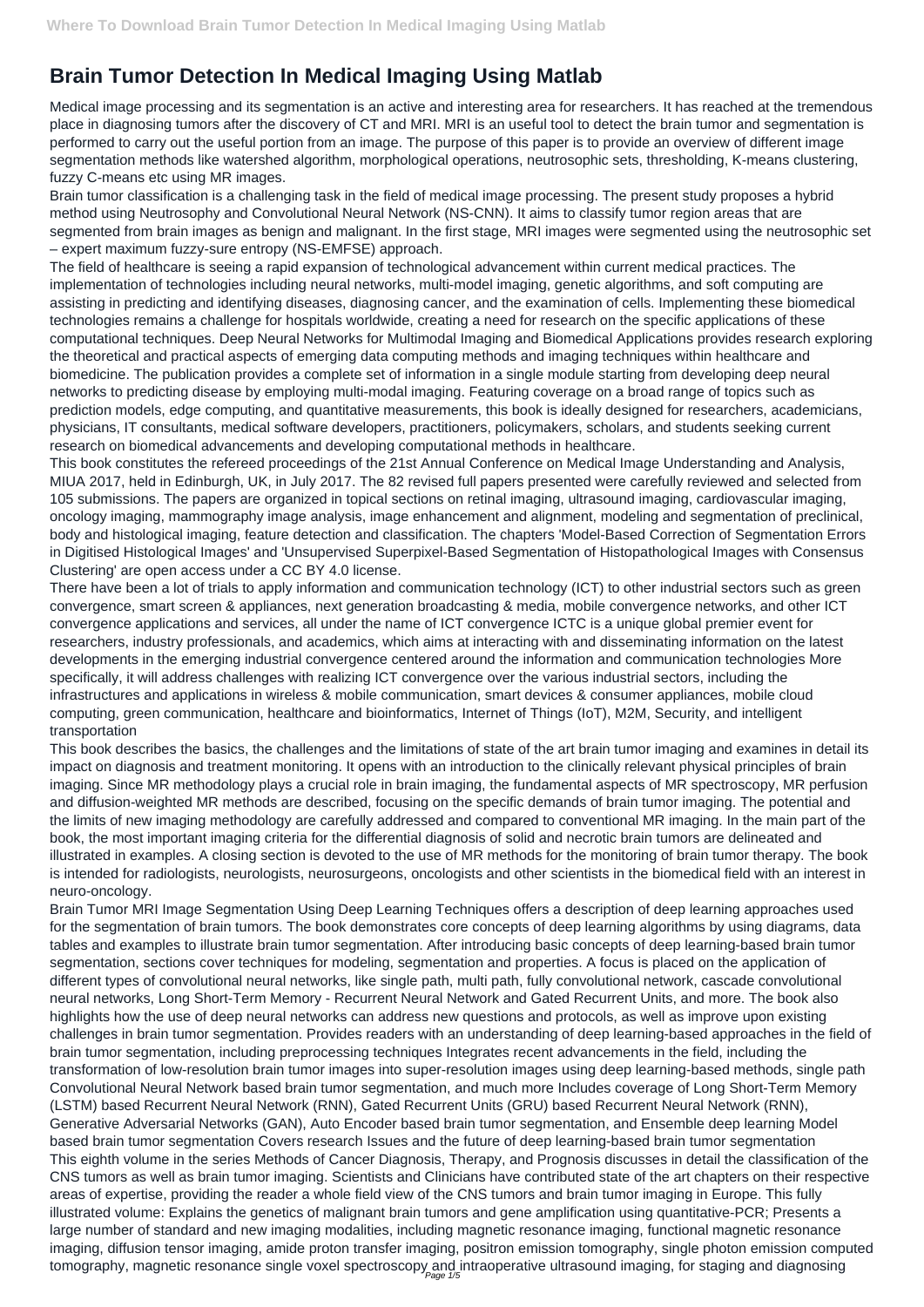various primary and secondary brain cancers; Explains the usefulness of imaging methods for planning and monitoring (assessment) therapy for cancers; Discusses diagnosis and treatment of primary CNS lymphomas, CNS atypical teratoid/rhabdoid and CNS Rosai-Dorfman disease; Includes the subject of translational medicine. Professor Hayat has summarized the problems associated with the complexities of research publications and has been successful in editing a must-read volume for oncologists, cancer researchers, medical teachers and students of cancer biology.

Original contributions from researchers describing their unpublished research contribution which is not currently under review by another conference or journal and addressing state of the art research are invited to share their work in all areas of Data Science, Machine Learning and its applications but are not limited to Ubiquitous Intelligence and Computing Web Intelligence and Computing Swarm Intelligence Mobile Computing Sensor Networks and Social Sensing Wireless Mesh Networks Wireless Networks Management Wireless Protocols and Architectures Multi Agent Systems Human Computer Interaction Data Mining and Knowledge Discovery Knowledge Management and Networks Data Intensive Computing Architecture Intelligent E Learning Systems Smart Environments and Applications Genetic Algorithms Evolutionary Computation Soft Computing Machine Learning Neural Networks Pattern Recognition Intelligent Control

This volume provides a deeper understanding of the diagnosis of brain tumors by correlating radiographic imaging features with the underlying pathological abnormalities. All modern imaging modalities are used to complete a diagnostic overview of brain tumors with emphasis on recent advances in diagnostic neuroradiology. High-quality illustrations depicting common and uncommon imaging characteristics of a wide range of brain tumors are presented and analysed, drawing attention to the ways in which these characteristics reflect different aspects of pathology. Important theoretical considerations are also discussed. Since the first edition, chapters have been revised and updated and new material has been added, including detailed information on the clinical application of functional MRI and diffusion tensor imaging. Radiologists and other clinicians interested in the current diagnostic approach to brain tumors will find this book to be an invaluable and enlightening clinical tool.

2020 International Conference on Advanced Computing & Communication Systems (ICACCS) aims at exploring the interface between the industry and real time environment with state of the art techniques ICACCS 2020 publishes original and timely research papers and survey articles in current areas of sustainable computing, energy, smart city, temperature, power and environment related research areas of current importance to readers

The conventional method in medicine for brain MR images classification and tumor detection is by human inspection. Operatorassisted classification methods are impractical for large amounts of data and are also non-reproducible. MR images also always contain a noise caused by operator performance which can lead to serious inaccuracies classification. The use of artificial intelligent techniques, for instance, neural networks, fuzzy logic, neuro fuzzy have shown great potential in this field. Hence, in this project the neuro fuzzy system or ANFIS was applied for classification and detection purposes. Decision making was performed in two stages: feature extraction using the principal component analysis (PCA) and the ANFIS trained with the backpropagation gradient descent method in combination with the least squares method. The performance of the ANFIS classifier was evaluated in terms of training performance and classification accuracies and the results confirmed that the proposed ANFIS classifier has potential in detecting the tumors.

The book features selected high-quality papers presented in International Conference on Computing, Power and Communication Technologies 2019 (GUCON 2019), organized by Galgotias University, India, in September 2019. Discussing in detail topics related to electronics devices, circuits and systems; signal processing; and bioinformatics, multimedia and machine learning, the papers in this book provide interesting reading for researchers, engineers, and students.

Healthcare sector is characterized by difficulty, dynamism and variety. In 21st century, healthcare domain is surrounded by tons of challenges in terms of Disease detection, prevention, high costs, skilled technicians and better infrastructure. In order to handle these challenges, Intelligent Healthcare management technologies are required to play an effective role in improvising patient's life. Healthcare organizations also need to continuously discover useful and actionable knowledge to gain insight from tons of data for various purposes for saving lives, reducing medical operations errors, enhancing efficiency, reducing costs and making the whole world a healthy world. Applying Swarm Intelligence and Evolutionary Algorithms in Healthcare and Drug Development is essential nowadays. The objective of this book is to highlight various Swarm Intelligence and Evolutionary Algorithms techniques for various medical issues in terms of Cancer Diagnosis, Brain Tumor, Diabetic Retinopathy, Heart disease as well as drug design and development. The book will act as one-stop reference for readers to think and explore Swarm Intelligence and Evolutionary Algorithms seriously for real-time patient diagnosis, as the book provides solutions to various complex diseases found critical for medical practitioners to diagnose in real-world. Key Features: Highlights the importance and applications of Swarm Intelligence and Evolutionary Algorithms in Healthcare industry. Elaborates Swarm Intelligence and Evolutionary Algorithms for Cancer Detection. In-depth coverage of computational methodologies, approaches and techniques based on Swarm Intelligence and Evolutionary Algorithms for detecting Brain Tumour including deep learning to optimize brain tumor diagnosis. Provides a strong foundation for Diabetic Retinopathy detection using Swarm and Evolutionary algorithms. Focuses on applying Swarm Intelligence and Evolutionary Algorithms for Heart Disease detection and diagnosis. Comprehensively covers the role of Swarm Intelligence and Evolutionary Algorithms for Drug Design and Discovery. The book will play a significant role for Researchers, Medical Practitioners, Healthcare Professionals and Industrial Healthcare Research and Development wings to conduct advanced research in Healthcare using Swarm Intelligence and Evolutionary Algorithms techniques. High-Resolution NeuroimagingBasic Physical Principles and Clinical ApplicationsBoD – Books on Demand This book presents the latest research pertaining to the diagnosis, therapy and management of diffuse low-grade gliomas (DLGG) in adults, with a particular focus on the path towards individualised therapy for this kind of tumour. Recent research on the natural history of DLGGs and their interaction with the brain has led to new diagnostic and therapeutic strategies which increase survival and quality of life of the patient, and these methods are described in this book. Medical imaging has transformed the ways in which various conditions, injuries, and diseases are identified, monitored, and treated. As various types of digital visual representations continue to advance and improve, new opportunities for their use in medical practice will likewise evolve. Medical Imaging: Concepts, Methodologies, Tools, and Applications presents a compendium of research on digital imaging technologies in a variety of healthcare settings. This multi-volume work contains practical examples of implementation, emerging trends, case studies, and technological innovations essential for using imaging technologies for making medical decisions. This comprehensive publication is an essential resource for medical practitioners, digital imaging technologists, researchers, and medical students.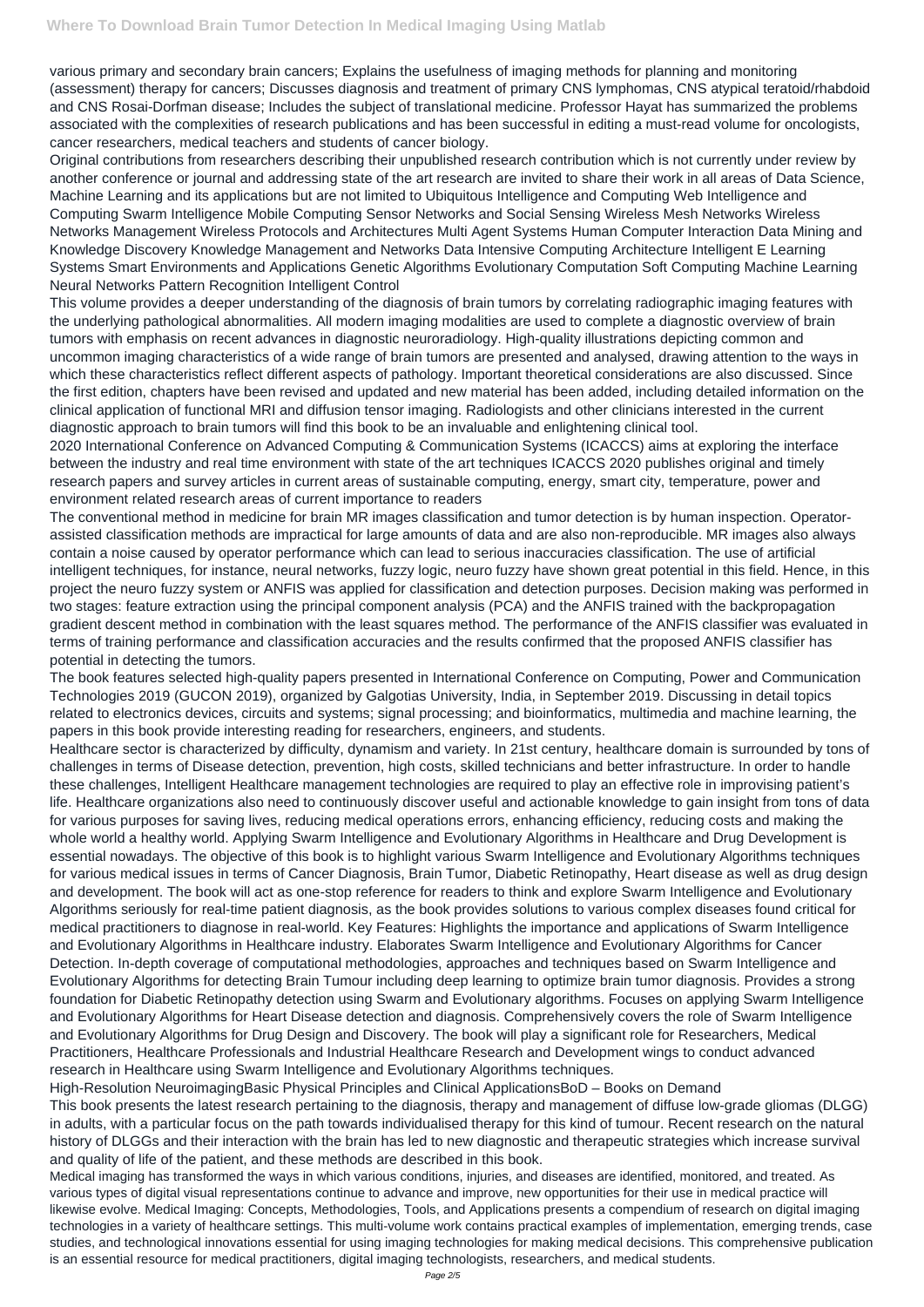Recent advancements in the technology of medical imaging, such as CT and MRI scanners, are making it possible to create more detailed 3D and 4D images. These powerful images require vast amounts of digital data to help with the diagnosis of the patient. Artificial intelligence (AI) must play a vital role in supporting with the analysis of this medical imaging data, but it will only be viable as long as healthcare professionals and AI interact to embrace deep thinking platforms such as automation in the identification of diseases in patients. AI Innovation in Medical Imaging Diagnostics is an essential reference source that examines AI applications in medical imaging that can transform hospitals to become more efficient in the management of patient treatment plans through the production of faster imaging and the reduction of radiation dosages through the PET and SPECT imaging modalities. The book also explores how data clusters from these images can be translated into small data packages that can be accessed by healthcare departments to give a real-time insight into patient care and required interventions. Featuring research on topics such as assistive healthcare, cancer detection, and machine learning, this book is ideally designed for healthcare administrators, radiologists, data analysts, computer science professionals, medical imaging specialists, diagnosticians, medical professionals, researchers, and students.

This two-volume set (CCIS 150 and CCIS 151) constitutes the refereed proceedings of the Second International Conference on Ubiquitous Computing and Multimedia Applications, UCMA 2011, held in Daejeon, Korea, in April 2011. The 86 revised full papers presented were carefully reviewed and selected from 570 submissions. Focusing on various aspects of advances in multimedia applications and ubiquitous computing with computational sciences, mathematics and information technology the papers present current research in the area of multimedia and ubiquitous environment including models and systems, new directions, novel applications associated with the utilization, and acceptance of ubiquitous computing devices and systems.

The process of accurate detection of edges of MRI images of a brain is always a challenging but interesting problem. Accurate detection is very important and critical for the generation of correct diagnosis. The major problem that comes across while analyzing MRI images of a brain is inaccurate data. The process of segmentation of brain MRI image involves the problem of searching anatomical regions of interest, which can help radiologists to extract shapes, appearance, and other structural features for diagnosis of diseases or treatment evaluation. The brain image segmentation is composed of many stages. During the last few years, preprocessing algorithms, techniques, and operators have emerged as a powerful tool for efficient extraction of regions of interest, performing basic algebraic operations on images, enhancing specific image features, and reducing data on both resolution and brightness. Edge detection is one of the techniques of image segmentation. Here from image segmentation, tumor is located. Finally, we try to retrieve tumor from MRI image of a brain in the form of edge more accurately and efficiently, by enhancing the performance of diffe rent kinds of edge detectors using fuzzy approach.

Cancer is a dense and an abnormal rapid multiplication (proliferation) of cells in the tissues of the human body. The brain tumor is one of the most dangerous and deadly tumors. Fortunately, the evolution of science has allowed us to create very efficient medical imaging techniques in order to discover this type of cancer. Chief among these techniques is magnetic resonance imaging (MRI) which is a very efficient technique compared to ultrasound. In this work, we are interested in the detection of this type of cancer allowing a three-dimensional (3D) reconstruction of MRI images. The segmentation methods used are based primarily on the Fuzzy C-Means algorithm that classifies and isolates parts of the brain tissue, and secondly on Distance Regularized Level Set Evolution technique for tumor detection. The obtained results show the effectiveness of this approach to detect brain tumor. The 3D reconstruction is finally carried out to better visualize the tumor as a whole and to detect its expansion. It is conducted using an indirect volume rendering method, which is the Marching Cubes algorithm. In modern medicine, imaging is the most effective tool for diagnostics, treatment planning and therapy. Almost all modalities have went to directly digital acquisition techniques and processing of this image data have become an important option for health care in future. This book is written by a team of internationally recognized experts from all over the world. It provides a brief but complete overview on medical image processing and analysis highlighting recent advances that have been made in academics. Color figures are used extensively to illustrate the methods and help the reader to understand the complex topics.

This volume presents the contributions of the fifth International Conference on Advancements of Medicine and Health Care through Technology (Meditech 2016), held in in Cluj-Napoka, Romania. The papers of this Proceedings volume present new developments in - Health Care Technology, - Medical Devices, Measurement and Instrumentation, - Medical Imaging, Image and Signal Processing, - Modeling and Simulation, - Molecular Bioengineering, - Biomechanics.

Data is a common ground, a starting point for each ICT system. Data needs processing, use of different technologies and state-of-the-art methods in order to obtain new knowledge, to develop new useful applications that not only ease, but also increase the quality of life. These applications use the exploration of Big Data, High throughput data, Data Warehouse, Data Mining, Bioinformatics, Robotics, with data coming from social media, sensors, scientific applications, surveillance, video and image archives, internet texts and documents, internet search indexing, medical records, business transactions, web logs, etc. Information and communication technologies have become the asset in everyday life enabling increased level of communication, processing and information exchange. This book offers a collection of selected papers presented at the Sixth International Conference on ICT Innovations held in September 2014, in Ohrid, Macedonia, with main topic World of data. The conference gathered academics, professionals and practitioners in developing solutions and systems in the industrial and business arena, especially innovative commercial implementations, novel applications of technology, and experience in applying recent ICT research advances to practical solutions.

These are the proceedings of the 10th European Conference on Symbolic and Quantitative Approaches to Reasoning with Uncertainty, ECSQARU 2009, held in Verona (Italy), July 1–3, 2009. The biennial ECSQARU conferences are a major forum for advances in the theory and practice of reasoning under uncertainty. The ?rst ECSQARU conf- ence was held in Marseille (1991),

and since then it has been held in Granada (1993), Fribourg (1995), Bonn (1997), London (1999), Toulouse (2001), Aalborg (2003), Barcelona (2005) and Hammamet (2007). The 76 papers gathered in this volume were selected out of 118 submissions from 34 countries, after a rigorous review process. In addition, the conference included invited lectures by three outstanding researchers in the area: Isabelle Bloch ("Fuzzy and bipolar mathematical morphology, applications in spatial reasoning"), Petr Cintula ("From (deductive) fuzzy logic to (logic-based) fuzzy mathematics"),andDaniele Mundici("Conditionalsandindependence inma- valued logics"). Twospecialsessionswerepresentedduringtheconference:"Conditioning,- dependence, inference" (organizedby Giulianella Coletti and BarbaraVantaggi) and "Mathematicalfuzzy logic" (organizedby Stefano Aguzzoli,Brunella Gerla, Llu´ ?s Godo, Vincenzo Marra, Franco Montagna) On the whole, the program of the conference provided a broad, rich and up-to-date perspective of the current high-level research in the area which is re?ected in the contents of this volume. "This book examines the application of artificial intelligence in medical imaging diagnostics"-- This book constitutes the thoroughly refereed post-workshop proceedings of the International Workshop on Medical Computer Vision, MCV 2010, held in Beijing, China, in September 2010 as a satellite event of the 13th International Conference on Medical Image Computing and Computer Assisted Intervention, MICCAI 2010. The 10 revised full papers and 11 revised poster papers presented were carefully reviewed and selected from 38 initial submissions. The papers explore the use of modern image recognition technology in tasks such as semantic anatomy parsing, automatic segmentation and quantification, anomaly detection and categorization, data harvesting, semantic navigation and visualization, data organization and clustering, and general-purpose Page 3/5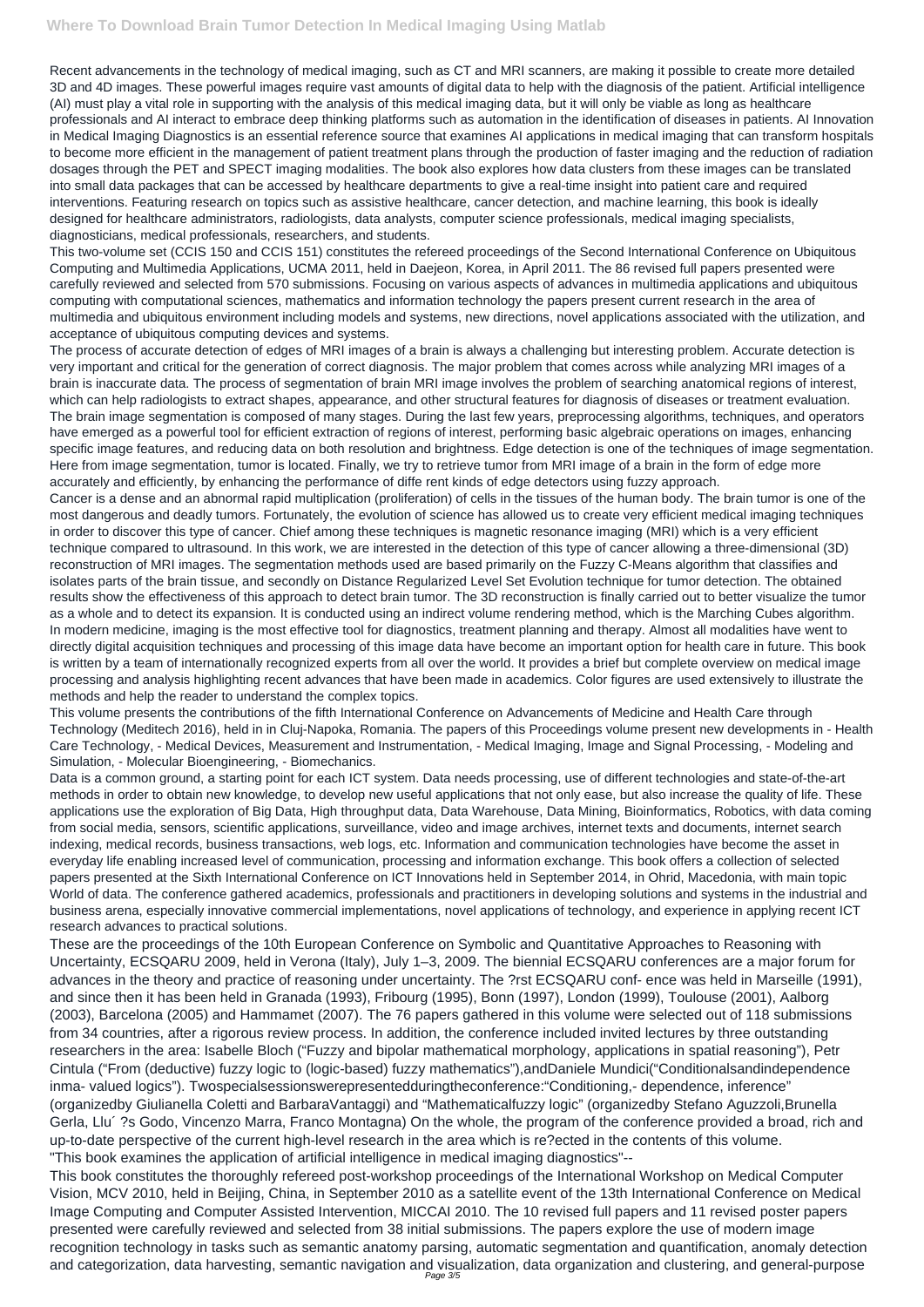## automatic understanding of medical images.

th The 14 International Conference on Knowledge-Based and Intelligent Information and Engineering Systems was held during September 8–10, 2010 in Cardiff, UK. The conference was organized by the School of Engineering at Cardiff University, UK and KES International. KES2010 provided an international scientific forum for the presentation of the - sults of high-quality research on a broad range of intelligent systems topics. The c- ference attracted over 360 submissions from 42 countries and 6 continents: Argentina, Australia, Belgium, Brazil, Bulgaria, Canada, Chile, China, Croatia, Czech Republic, Denmark, Finland, France, Germany, Greece, Hong Kong ROC, Hungary, India, Iran, Ireland, Israel, Italy, Japan, Korea, Malaysia, Mexico, The Netherlands, New Zealand, Pakistan, Poland, Romania, Singapore, Slovenia, Spain, Sweden, Syria, Taiwan, - nisia, Turkey, UK, USA and Vietnam. The conference consisted of 6 keynote talks, 11 general tracks and 29 invited s- sions and workshops, on the applications and theory of intelligent systems and related areas. The distinguished keynote speakers were Christopher Bishop, UK, Nikola - sabov, New Zealand, Saeid Nahavandi, Australia, Tetsuo Sawaragi, Japan, Yuzuru Tanaka, Japan and Roger Whitaker, UK. Over 240 oral and poster presentations provided excellent opportunities for the presentation of interesting new research results and discussion about them, leading to knowledge transfer and generation of new ideas. Extended versions of selected papers were considered for publication in the Int- national Journal of Knowledge-Based and Intelligent Engineering Systems, Engine- ing Applications of Artificial Intelligence, Journal of Intelligent Manufacturing, and Neural Computing and Applications.

The book is a collection of best papers presented in International Conference on Intelligent Computing and Applications (ICICA 2016) organized by Department of Computer Engineering, D.Y. Patil College of Engineering, Pune, India during 20-22 December 2016. The book presents original work, information, techniques and applications in the field of computational intelligence, power and computing technology. This volume also talks about image language processing, computer vision and pattern recognition, machine learning, data mining and computational life sciences, management of data including Big Data and analytics, distributed and mobile systems including grid and cloud infrastructure.

Dr. Ahmet Mesrur Halefo?lu mostly deals with research fields in body imaging and neuroradiology with multidetector computed tomography and high-resolution magnetic resonance imaging. He has served as postdoctoral research fellow at Johns Hopkins Hospital. Currently, he is working as an associate professor of radiology in Istanbul, Turkey. He has more than 50 high-impactfactor publications and has written 3 book chapters. He is a member of Turkish Society of Radiology and European Society of Radiology. During the recent years, there have been major breakthroughs in MRI due to developments in scanner technology and pulse sequencing. These important achievements have led to remarkable improvements in neuroimaging and advanced techniques, including diffusion imaging, diffusion tensor imaging, perfusion imaging, magnetic resonance spectroscopy, and functional MRI. These advanced neuroimaging techniques have enabled us to achieve invaluable insights into tissue microstructure, microvasculature, metabolism, and brain connectivity.

Magnetic resonance imaging (MRI) is widely used medical technology for diagnosis of various tissue abnormalities, detection of tumors. The active development in the computerized medical image segmentation has played a vital role in scientific research. This helps the doctors to take necessary treatment in an easy manner with fast decision making. Brain tumor segmentation is a hot point in the research field of Information technology with biomedical engineering. The brain tumor segmentation is motivated by assessing tumor growth, treatment responses, computer-based surgery, treatment of radiation therapy, and developing tumor growth models. Therefore, computer-aided diagnostic system is meaningful in medical treatments to reducing the workload of

The book discusses the impact of machine learning and computational intelligent algorithms on medical image data processing, and introduces the latest trends in machine learning technologies and computational intelligence for intelligent medical image analysis. The topics covered include automated region of interest detection of magnetic resonance images based on center of gravity; brain tumor detection through low-level features detection; automatic MRI image segmentation for brain tumor detection using the multi-level sigmoid activation function; and computer-aided detection of mammographic lesions using convolutional neural networks.

"Provides a current review of computer processing algorithms for the identification of lesions, abnormal masses, cancer, and disease in medical images. Presents useful examples from numerous imaging modalities for increased recognition of anomolies in MRI, CT, SPECT and digital/film X-Ray."

A must-have reference, this new edition provides practical information on treatment guidelines, details of diagnosis and therapy, and personal recommendations on patient management from experts in the field. Consistently formatted chapters allow for a userfriendly presentation for quick access of key information by the practicing clinician. Completely updated, this new edition includes all of the latest developments in treatment strategies of medical, surgical and radiation oncologists.

The book discusses varied topics pertaining to advanced or up-to-date techniques in medical imaging using artificial intelligence (AI), image recognition (IR) and machine learning (ML) algorithms/techniques. Further, coverage includes analysis of chest radiographs (chest x-rays) via stacked generalization models, TB type detection using slice separation approach, brain tumor image segmentation via deep learning, mammogram mass separation, epileptic seizures, breast ultrasound images, knee joint xray images, bone fracture detection and labeling, and diabetic retinopathy. It also reviews 3D imaging in biomedical applications and pathological medical imaging.

The volume contains latest research work presented at International Conference on Computing and Communication Systems (I3CS 2016) held at North Eastern Hill University (NEHU), Shillong, India. The book presents original research results, new ideas

and practical development experiences which concentrate on both theory and practices. It includes papers from all areas of information technology, computer science, electronics and communication engineering written by researchers, scientists, engineers and scholar students and experts from India and abroad.

This book (vol. 1) presents the proceedings of the IUPESM World Congress on Biomedical Engineering and Medical Physics, a triennially organized joint meeting of medical physicists, biomedical engineers and adjoining health care professionals. Besides the purely scientific and technological topics, the 2018 Congress will also focus on other aspects of professional involvement in health care, such as education and training, accreditation and certification, health technology assessment and patient safety. The IUPESM meeting is an important forum for medical physicists and biomedical engineers in medicine and healthcare learn and share knowledge, and discuss the latest research outcomes and technological advancements as well as new ideas in both medical physics and biomedical engineering field.